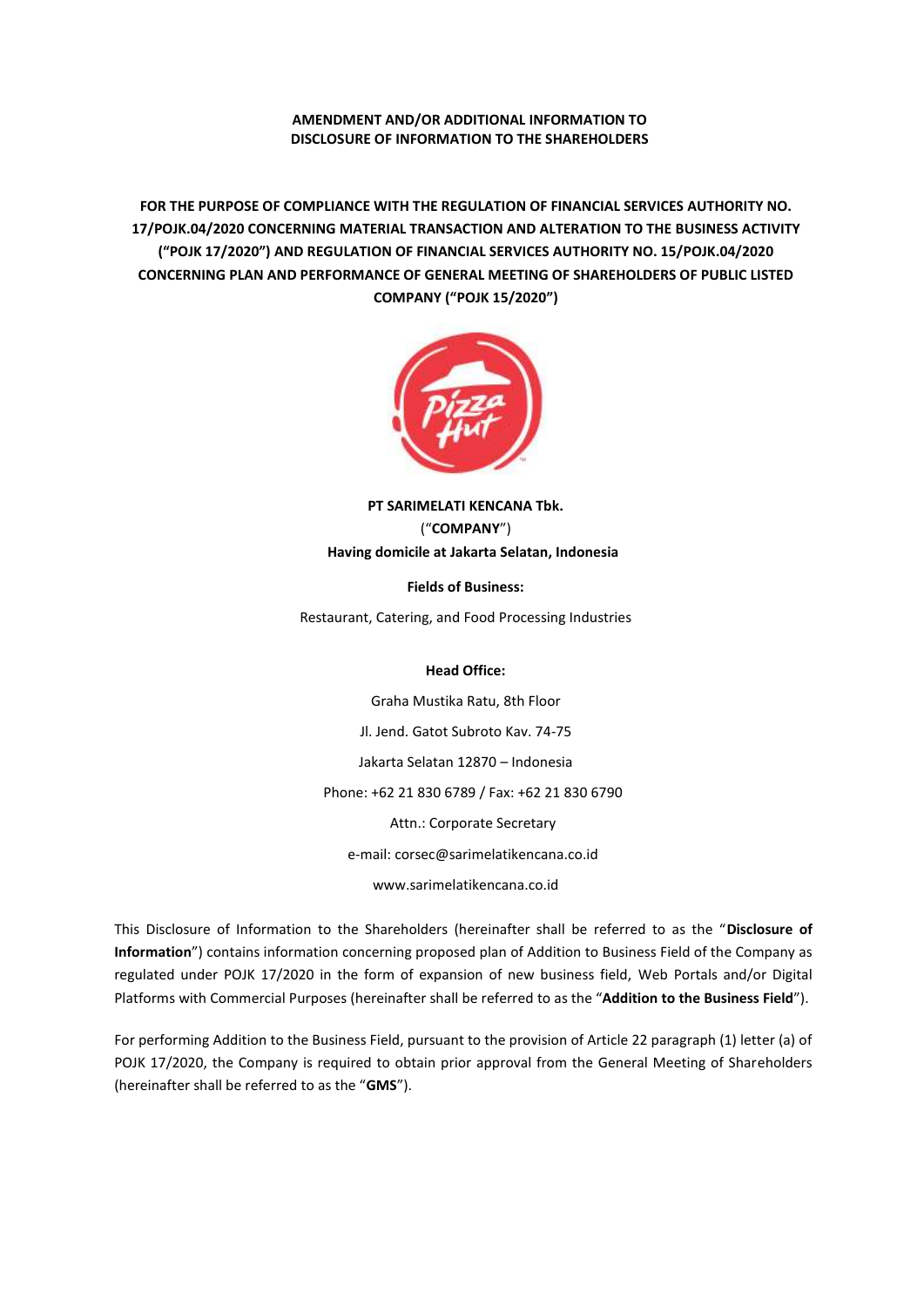The Board of Directors and the Board of Commissioners shall be fully responsible to the accuracy of the whole information contained under this Disclosure of Information and should there be, any additional information then it shall be published at the latest within 2 (two) working days prior to the date of the Company's GMS, and hereby conform that after performing comprehensive examination to the available information pertaining to the proposed plan of Addition to the Business Field, it is hereby declared that to the best of knowledge and understanding of the Board of Directors and the Board of Commissioners of the Company, there are no other important and material information related to the proposed plan of the Addition to the Business Field that have not been disclosed under this Disclosure of Information, which may cause this Disclosure of Information to be inaccurate and/or misleading.

The Company hereby confirms that up to the date of this announcement, the Company has not received any objection submitted by certain parties, among others, Creditors, Vendors, or Business Partners of the Company. Should you have any difficulties from understanding this Disclosure of Information or hesitate to take any action, then it is highly recommended for you to consult with your Investment Advisor or other professional counsel.

# **This Amendment and/or Additional Information to the Disclosure of Information to the Shareholders is published in Jakarta on the date of 7 January 2022**

# **PRELIMINARY**

This Disclosure of Information is prepared in relation to the proposed plan of Addition to the Business Field which would be performed by the Company, as regulated under the POJK 17/2020, which is required to obtain prior approval from the GMS. In relation to the foregoing, the Board of Directors of the Company hereby announces this Disclosure of Information in order to provide comprehensive information or knowledge to the Shareholders of the Company concerning proposed plan of Addition to the Business Field. The Scope of business field of Web Portals and/or Digital Platforms with Commercial Purposes which would be presented before the Shareholders shall subject to the categories of 63122 under 2020 Indonesian Standards of Industrial Classification (KBLI) which is intended as a form of Company's compliance to the Business Registration Number as regulated under the Regulation of the Government of the Republic of Indonesia No. 5 of 2021 concerning Implementation of Risk-Based Business Licenses.

Pursuant to the provision of Article 27 paragraph (1) of POJK 17/2020, the Board of Directors of the Company is required to announce this Disclosure of Information under the Company's Website and the Website of the Indonesian Stock Exchange for providing information to the Shareholders of the Company concerning proposed plan of the Addition to the Business Field that would be performed by the Company that requires prior approval under the Company's GMS. This Disclosure of Information shall be used as the ground of consideration by the Shareholders of the Company for providing their approval concerning the proposed plan of Addition to the Business Field to be presented under the GMS.

#### **I. SUMMARY OF THE COMPANY**

#### **A. History of the Company**

The Company was established under the Deed of Incorporation of Limited Liability Company dated 16 December 1987 Number 132 passed before Lieke Lianadevi Tukgali, Notary in Jakarta, and was ratified by the Minister of Justice of the Republic of Indonesia under its Decree No. C2-4573.HT.01.01-TH.88 dated 25 May 1988. On the same year, such decree was registered with the District Court of Jakarta Pusat No. 1.1979/1988 dated 1 September 1988 and published under the State Gazette of the Republic of Indonesia No. 102 and its Supplemental Gazette No. 1388 dated 20 December 1988.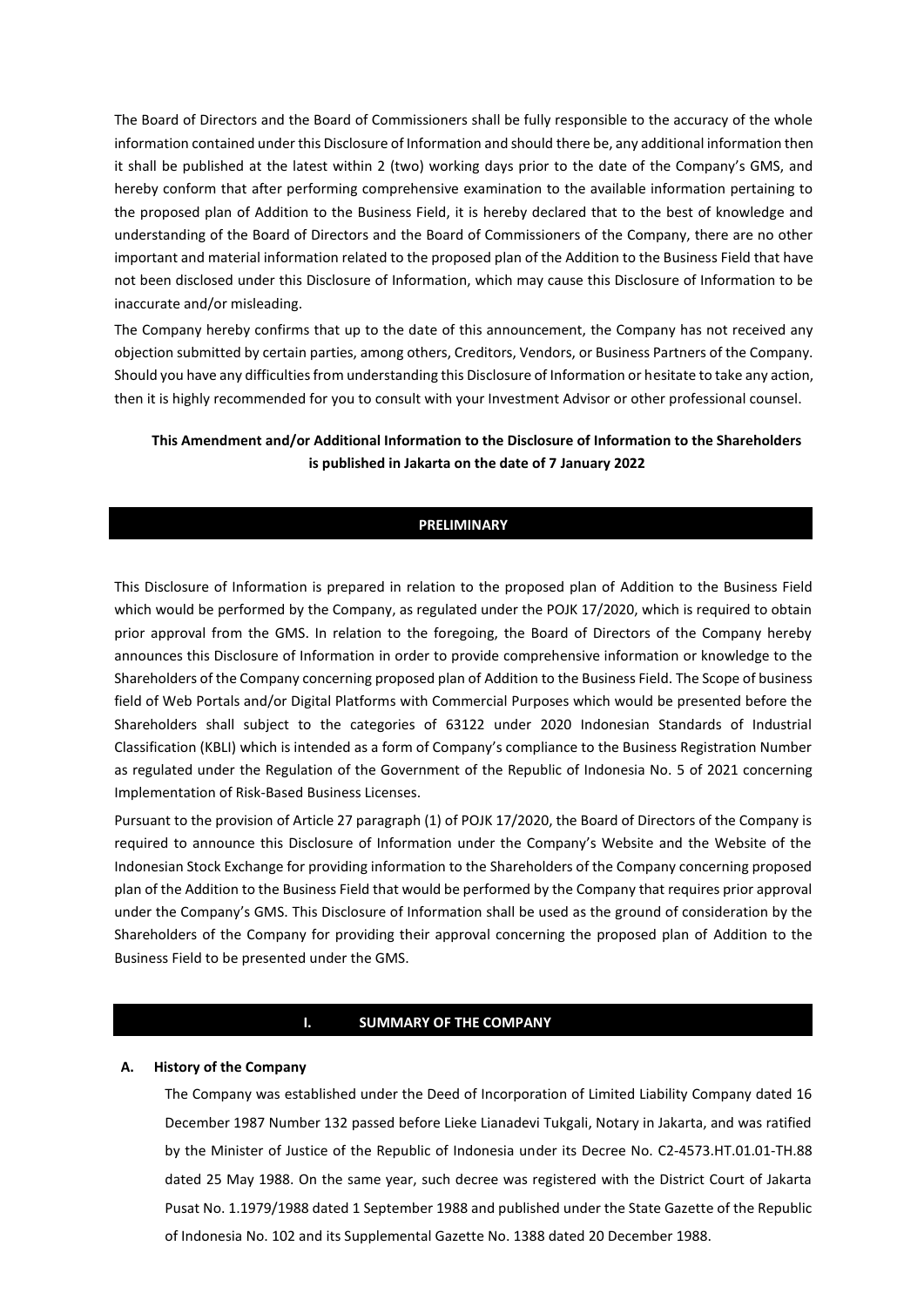The Articles of Associations of the Company has been adjusted with the Law of the Republic of Indonesia No. 40 of 2007 concerning Limited Liability Company, as set forth under Deed dated 4 June 2008 No. 03 passed before Sri Agustini, Notary in Jakarta, and had been ratified by the Minister of Law and Human Rights of the Republic of Indonesia (hereinafter shall be referred to as the "**Minister**") under its Decree dated 4 July 2008 Number AHU-38307.AH.01.02.Tahun 2008 and was published under the State Gazette of the Republic of Indonesia dated 16 January 2019 No. 5, Additional State Gazette No. 1336/2009.

The Articles of Associations had been severally amended as set forth under Deed dated 9 March 2018 No. 11, passed before Aulia Taufani, Notary in Jakarta, and had been ratified by the Minister under its Decree dated 14 March 2018 No. AHU-0005908.AH.01.02.TAHUN 2018. The latest amendment to the Articles of Associations of the Company was set forth under Deed dated 19 November 2020 No. 42, passed before Aulia Taufani, Notary in Jakarta, which had been ratified by the Minister under its Decree dated 16 December 2020 No. AHU 0083882.AH.01.02.TAHUN 2020, which had been received under Notification Receipt of the Alteration to the Company Date by the Minister dated 16 December 2020 No. AHU-AH.01.03-0419972 and Deed dated 20 May 2021 No. 48 passed before Aulia Taufani, Notary in Jakarta, which had been received under Notification Receipt of the Alteration to the Company Date by the Minister dated 16 June 2021 No. AHU-AH.01.03-0379289.

#### **B. Shareholding Structure**

The Shareholding Structure of the Company as at the date of this Disclosure of Information are as follows:

| <b>Authorized Capital</b> | Rp 900,000,000,000 (nine hundred billion Rupiah)                                                                                                                                                                                                                                               |
|---------------------------|------------------------------------------------------------------------------------------------------------------------------------------------------------------------------------------------------------------------------------------------------------------------------------------------|
| <b>Issued Capital</b>     | Rp 302,187,500,000 (three hundred two billion one hundred eighty<br>million five hundred thousand Rupiah) consisting of<br>seven<br>3,021,875,000 (three billion twenty one million eight hundred<br>seventy five thousand) share, each having nominal value of Rp 100<br>(one hundred Rupiah) |
| Paid-up Capital           | Rp 302,187,500,000 (three hundred two billion one hundred eighty<br>seven million five hundred thousand Rupiah)                                                                                                                                                                                |

The latest Shareholding Structure of the Company based on the Register of Shareholders issued by the Shares Administration Bureau of the Company, PT Datindo Entrycom, as at the date of 30 September 2021 are as follows:

| <b>Shareholders</b>                                  | <b>Shares Quantity</b> | <b>Shares Value (Rp.)</b> | %     |  |
|------------------------------------------------------|------------------------|---------------------------|-------|--|
| PT Sriboga Raturaya                                  | 1,957,933,250          | 195,793,325,000           | 64.79 |  |
| (Controlling)                                        |                        |                           |       |  |
| JPMCB NA AIF CLT RE - The                            |                        |                           |       |  |
| Scottish Oriental Smaller                            | 211,533,000            | 21,153,300,000            | 7.00  |  |
| <b>Companies Trust PLC</b>                           |                        |                           |       |  |
| DBS Bank Ltd S/A Albizia<br>Asean Opportunities Fund | 168,142,500            | 16,814,250,000            | 5.56  |  |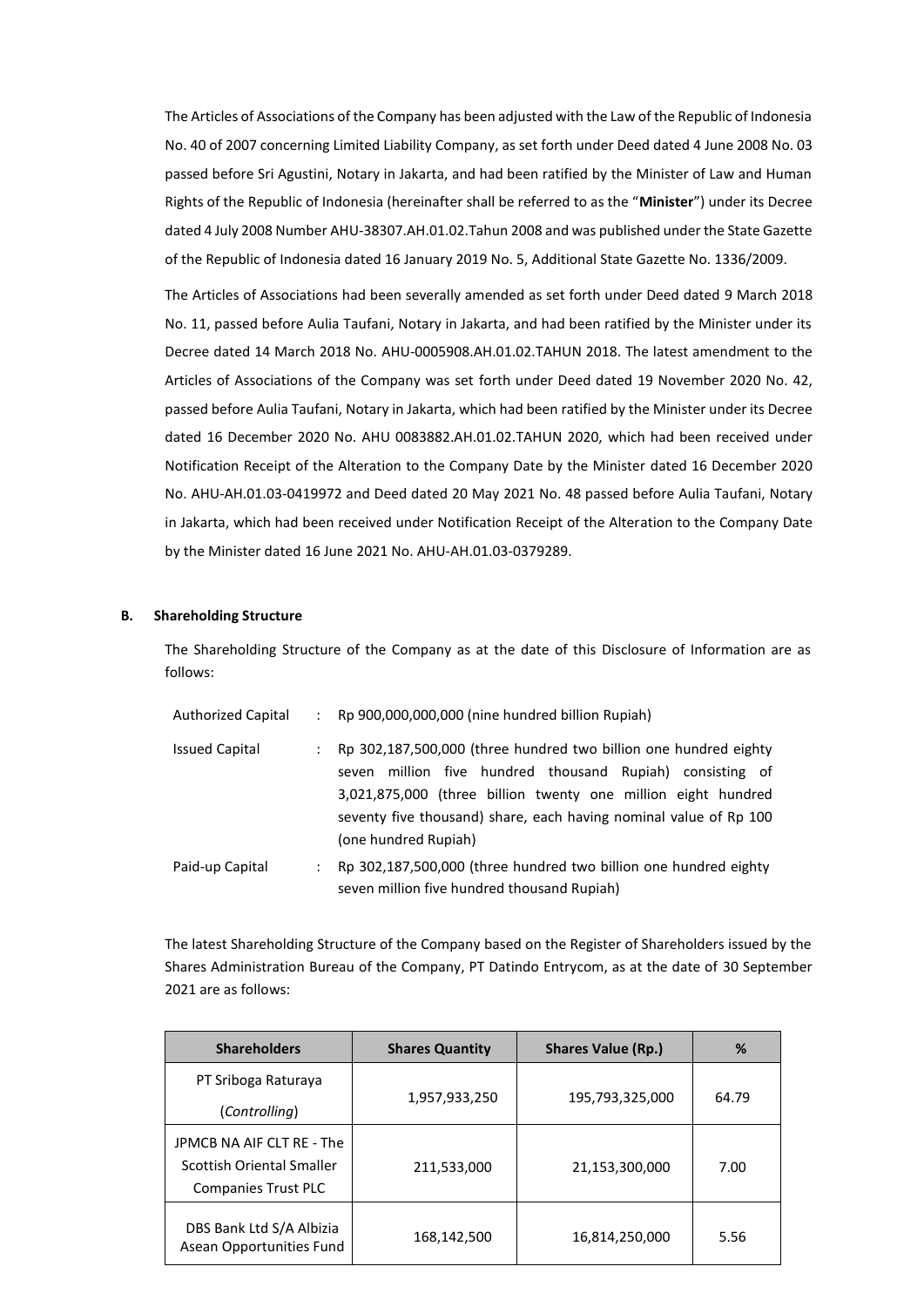| Public | 684,266,250   | 68,426,625,000  | 22.65 |
|--------|---------------|-----------------|-------|
| Total  | 3,021,875,000 | 302,187,500,000 | 100   |

# **C. Board of Directors and Board of Commissioners**

The current members of Board of Directors and Board of Commissioners of the Company are as follows:

| <b>Board of Directors</b>     |                          |
|-------------------------------|--------------------------|
| <b>President Director</b>     | : Steven Christopher Lee |
| Director                      | : Jeo Sasanto            |
| Director                      | : Budi Setiawan          |
|                               |                          |
| <b>Board of Commissioners</b> |                          |

| <b>President Commissioner</b> | : Hadian Iswara              |
|-------------------------------|------------------------------|
| Commissioner                  | : Stephen James McCarthy     |
| Independent Commissioner      | : Brata Taruna Hardiosubroto |

# **II. SUMMARY OF FEASIBILITY STUDY CONCERNING ADDITION TO THE BUSINESS FIELD**

For securing the fairness valuation of the proposed plan of Addition to the Business Field, the Company has requested the Independent Appraiser duly registered with the OJK, i.e., Public Independent Appraiser of Syarif, Endang dan Rekan (hereinafter shall be referred to as "**KJPP**"), to act as independent appraiser for providing opinion concerning proposed plan of Addition to the Business Field.

The KJPP has declared that it does not have any affiliation relationship, either directly or indirectly, with the Company as defined under the Law of the Republic of Indonesia No. 8 of 1995 concerning Capital Market.

#### **A. Information concerning Public Independent Appraiser**

#### **KJPP Syarif, Endang dan Rekan**

License issued by Minister of Finance No. 1498/KM.1/2012 dated 28 December 2012 with KJPP Permit No. 2.12.0113 and has been duly registered with the Financial Services Authority under the Registration License of Capital Market Supporting Profession No. STTD.PPB-08/PM.2/2018 dated 4 June 2018.

#### **KJPP Syarif, Endang dan Rekan**

| : No. 09-S-02341             |
|------------------------------|
| : No. B-1.12.00340           |
| : Business Appraiser         |
| : No. STTD.PB-08/PM.2/2018   |
| : No. 173/NB.122/STTD-P/2019 |
|                              |

# **B. Summary of Feasibility Study**

Below are the summary of Feasibility Report Concerning Expansion of Business Field No. 00001/ 2.0113-03/BS-FS/05/0340/1/I/2022 dated 6 January 2022 for revising the Feasibility Report Concerning Expansion of Business Field No. 00007/2.0113-03/BS-FS/05/0340/1/XII/2021 dated 6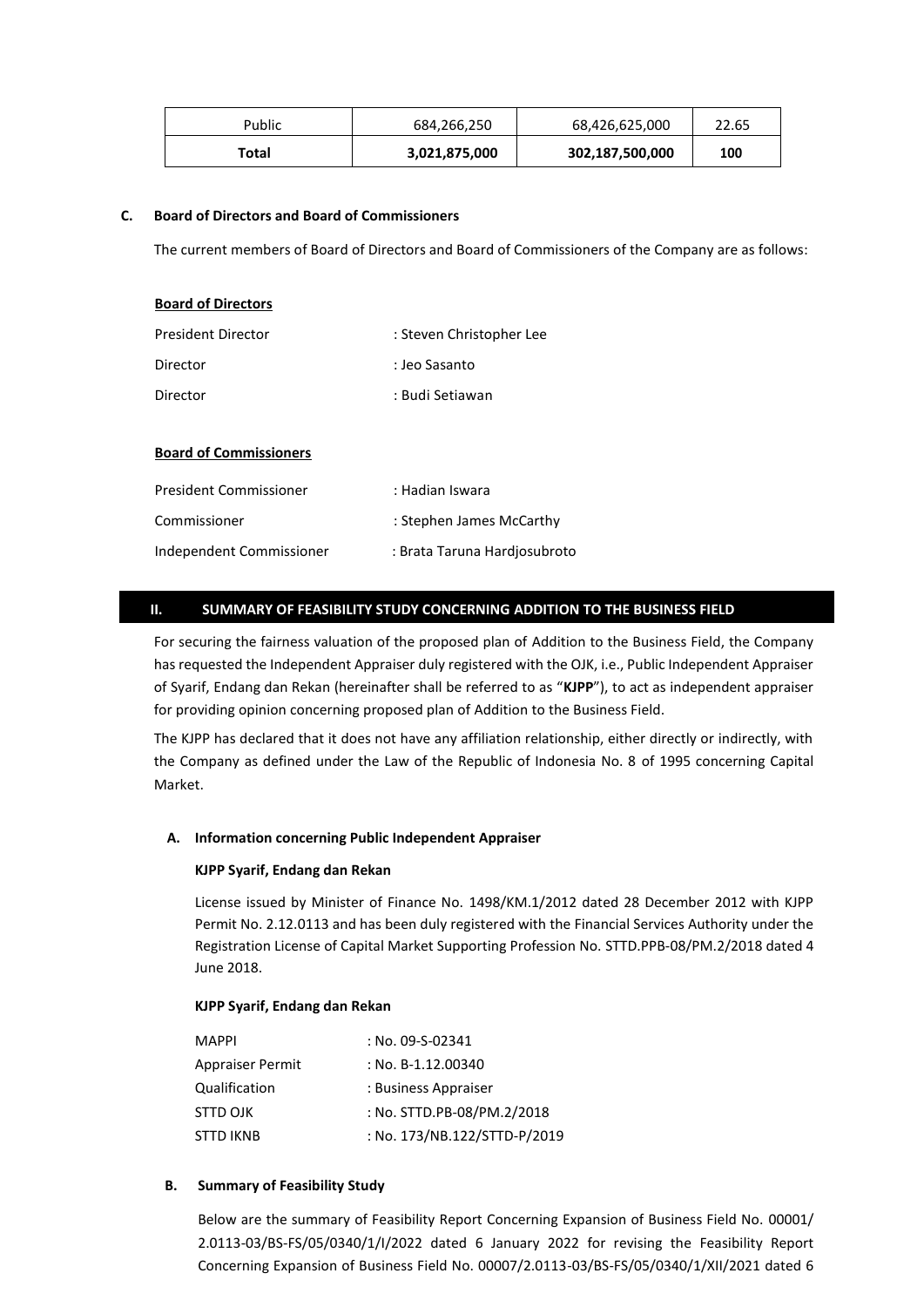December 2021 duly prepared by KJPP, as follows:

a. Object of Feasibility Study

The object of feasibility study relates to the feasibility of proposed plan of Addition to the Business Field concerning web portals and/or digital platforms with commercial purposes.

b. Cut-off Date

The cut-off date for this Feasibility Study is 30 September 2021.

c. Purpose and Intention of Feasibility Study

Purpose and intention of feasibility study concerning addition to the business field of the Company related to web portals and/or digital platforms with commercial purposes if for providing comprehensive explanation concerning feasibility of proposed plan of addition to the business field of the Company on web portals and/or digital platforms with commercial purposes for complying with the POJK 17/2020.

- d. Assumptions and Restrictive Conditions
- The Nature of Feasibility Study Report concerning Proposed Plan of Addition to the Business Field is *non- disclaimer opinion*.
- KJPP has examined the documents required for the preparation of feasibility study.
- Data and information is obtained from reliable sources.
- KJPP utilizes the financial forecast that has been adjusted representing fairness of financial forecast prepared by the Company's management with its fiduciary duty.
- KJPP is responsible with the implementation of its valuation and fairness of financial forecast.
- The Feasibility Study concerning Proposed Plan of Addition to the Business Field is opened to public unless there are classified information, which may adversely affect the Company's operational activities.
- KJPP is responsible with the Feasibility Study concerning Proposed Plan of Addition to the Business Field and its summary of feasibility study.
- KJPP has obtained information concerning terms and conditions under the relevant agreements related to the addition to the business field of the Company concerning web portals and/or digital platforms with commercial purposes.
- e. Method and Approach of Feasibility Study

Pursuant to the result of analysis on market feasibility, technical feasibility, business pattern feasibility and management's capital feasibility, the proposed plan of Addition to the Business Field is feasible to be implemented. Please find below the summary of analysis on market feasibility, technical feasibility, business pattern feasibility and management's capital feasibility:

- Market Feasibility Analysis

Based on Market Feasibility Analysis, it shows that the potency of food and beverage industry is still very high albeit the Covid-19 pandemic. The Covid-19 pandemic has caused the people to adapt their lifestyle and tends to enter into online transaction. Based on the survey performed by the Demographic Institution of the Faculty of Economy and Business of the University of Indonesia on 4,199 respondents on September 2020 there are routine expenses at the rate of 97% for purchasing foods through online delivery services. The results from such Survey also explain that the average expenses made by the respondents during Covid-19 for purchasing foods through online delivery services is at the rate of IDR1.5 million per month.

The Company who sells Pizza Hut products offers the segment of family market. Therefore Pizza Hut is famous as family restaurant. By expanding the supporting business activities for selling the Pizza Hut products through internet media / online, the Company may enjoy the benefit of reaching Indonesian customers located nearby the Pizza Hut outlets but does not have spare time to directly visit the outlets.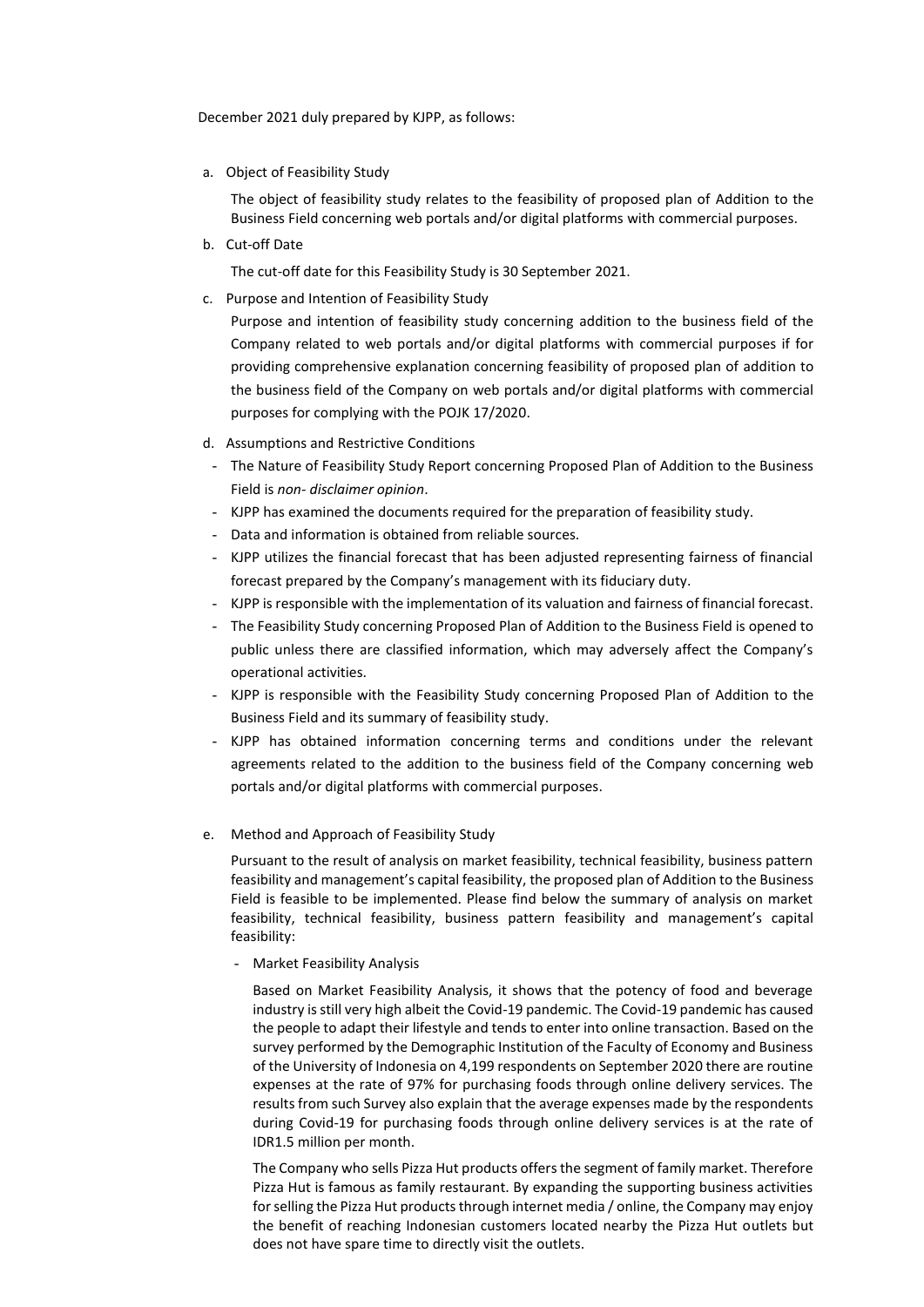The development of technology has caused many consumers to order their food through internet media online compared to directly visit the outlet. This trend has caused the expedited growth of fast food industry. Various newcomers to the fast food business also arising. The competition within this industry has become stricter. Nevertheless, the Company's chance is very huge for entering competition. This is based on consideration that Pizza Hut entered Indonesia since 1987 and as such the Pizza Hut Brand is famously known by many segment. By enjoying that advantage condition, and for the purpose of maintaining competition against the competitors, the Company utilizes one element of the general environment of technological forces, because the changes of technology shall create numerous opportunities to design, create or distribute new and better goods and services. Using the website or applications of Pizza Hut Indonesia which are downloadable from Google Play Store or IOS App Store, the Company strives to increase their competitiveness and also sales.

Based on consideration of the market segment, continuity, market potency, market target, market value potency, competitor and marketing strategy, then the proposed plan of Addition to the Business Field is feasible to be implemented.

- Technical Feasibility Analysis

Based on Technical Feasibility Analysis, it shows that up to the date of 30 September 2021, the Company operates 521 Pizza Hut outlets across Indonesia. Other than the consumer services business, the Company also engages in operating several factories in many location in Indonesia, among others, paste factory in Jakarta, sausage factory in West Java and dough factory in West Java.

Up to the date of 30 September 2021, the Company employs 5,585 permanent employees. For the purpose of performing supporting business activities by selling Pizza Hut products through internet media online, either through website or applications, the Company employs 2 (two) specialists in the field of Information Technology (IT).

The description of process for selling Pizza Hut products by using internet media online, either by website or applications, is began by the consumer to access the Website or Application and to choose the desirable Pizza Hut menu. The consumer then chooses the nearest Pizza Hut outlets. After completion of transaction and payment confirmation, the chosen Pizza Hut outlets by the consumer shall prepare the ordered menu by the consumer. Subsequently, the procedures for delivering the products can be done by means of as follows:

- a. direct retrieval by the consumer (take away);
- b. delivery by the Pizza Hut outlet's employees; or
- c. delivery through third party aggregator service providers (Gojek/Grab).

Based on consideration of the capacity, availability of resources, employees' quality, and facilities to be provided by the Company, then the proposed plan of Addition to the Business Field is feasible to be implemented.

- Business Pattern Feasibility Analysis

Based on Business Pattern Feasibility Analysis, it shows that in performing its business activities, the Company enjoys several competitive edge for competing in restaurant business, which are specialization, experiences, prompt services and brand recognition. The potency of competitor to copycat the product within this business is quite large, whereby most of all industries have been utilizing online media in its business activities. Consequently, the competitors of Pizza Hut have implemented the trading of their products through online media. The mitigation that can be done by the Company are among others by using its specialties and maintaining its quality, improving and innovating its products and by building and strengthening the brand's loyalty.

With the enjoyment of its competitive edge, the Company already creates values, among others:

a. development of business units;

b. increasing the Company's sales;

c. this expansion of supporting business activities shall contribute to the overall benefit of the Company. By considering its competitive edge, the capability to compete and ability to create implemented values by the Company in Expansion to Business Activities, then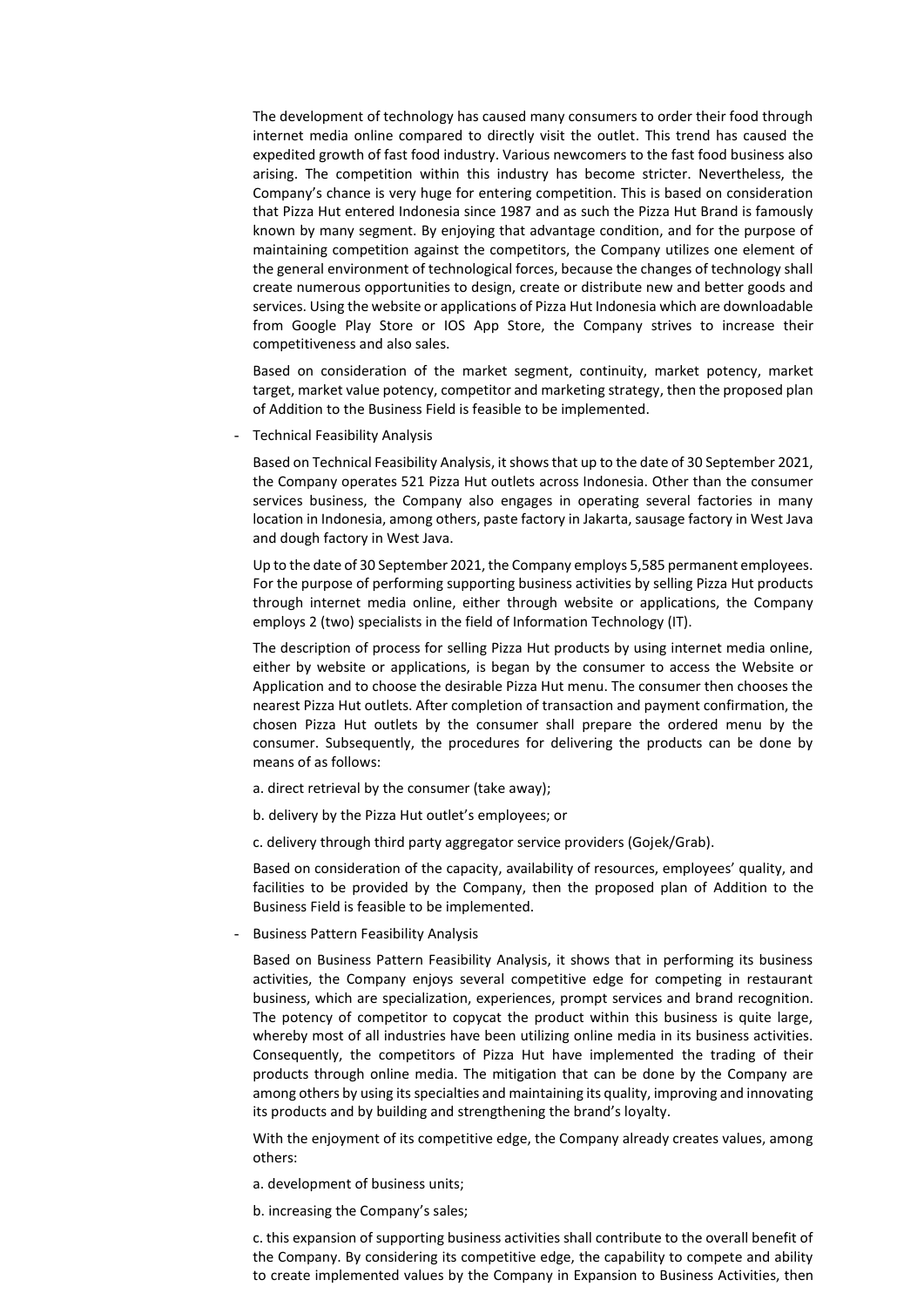the Proposed Plan of the Business Activities based on its business pattern feasibility is feasible to be conducted.

Based on consideration of the competitive advantage, competition quality and capability to create value that would be implemented by the Company under the proposed plan of Addition to the Business Field, then the proposed plan of Addition to the Business Field is feasible to be implemented.

- Management's Model Feasibility Analysis

Based on Management's Model Feasibility Analysis, it shows that considering the Company's business is based on franchise, the Company has entered into cooperation with Pizza Hut Restaurants Asia Pte Ltd ("**YUM! Pizza Hut Asia**"). Therefore the Company currently utilizes the trademark, service mark, trading name and other similar rights owned by YUM! Pizza Hut Asia or its affiliated party which is designated to perform its business from time to time.

The main risk that may be faced by the Company is the dependency risk under franchise agreement with YUM! Pizza Hut Asia. Such agreement also regulates the terms and conditions, among others, term, renewal or extension to contract and other conditions that may raise termination to the agreement or annulment of Company's rights prior to the pre-agreed expiration date. Up to the day, each of the outlets under their IFA regulates a 10 years term and can be extended for additional period of 10 years with certain conditions that needs to be complied. Based on such agreement, the Company is required to comply with the standard and operational manual as stipulated by YUM! Pizza Hut Asia concerning the franchise business. Failure by the Company to comply with the terms therein, then the YUM! Pizza Hut Asia shall reserve various rights, including the right to terminate the agreement. The agreement can also be terminated under certain occasions such as insolvency or bankruptcy of the Company. For the purpose of mitigating this issue, the Company needs to maintain and retain its business relationship with the franchisor YUM! Pizza Hut Asia and to comply with the franchise terms and conditions as regulated under the IFA including to achieve the financial commitment and business development in Indonesia as mutually agreed from to time.

The Company holds the capacity and capability and supported with several competitive edge. From the financial aspect, the expansion of supporting business activities requires investment cost of IDR2.15 billions which is derived from the Company's equity. Based on its resources, the Company employs 2 (two) specialists in Information Technology field. The hardware which is being utilized is 1 (one) unit of Computer installed in the headquarters of the Company as central of control and monitoring the operational activities. By performing expansion of supporting business activities, the Company may reach consumers located across Indonesia who does not have spare time to directly visit the outlet with location nearby the Pizza Hut outlets. The sales of Pizza Hut products through internet media online, either through the website or applications shall operate during operational hours as usually conducted on daily basis in compliance with the operating hours of Pizza Hut outlets.

Based on consideration of the availability of human resources, intellectual property management, risk management, capacity and competency of management, and support of the organization structure for the proposed plan of Addition to the Business Field, then generally it is deemed sufficient to support the operational activities of the Company and the plan of the Addition to the Business Field is feasible to be implemented.

- Financial Feasibility Analysis

Based on Financial Feasibility Analysis, it shows that the required capital by the Company for performing the expansion of supporting business activities is in the amount of IDR2,145,421,000 which is derived from equity and to be treated as Capital Expenditure. Based on consideration of the investment requirement, equity sources, operational costs, procurement costs, financial forecast, break even point, profitability analysis and return of investment, then the plan of the Addition to the Business Field is financially feasible to be implemented.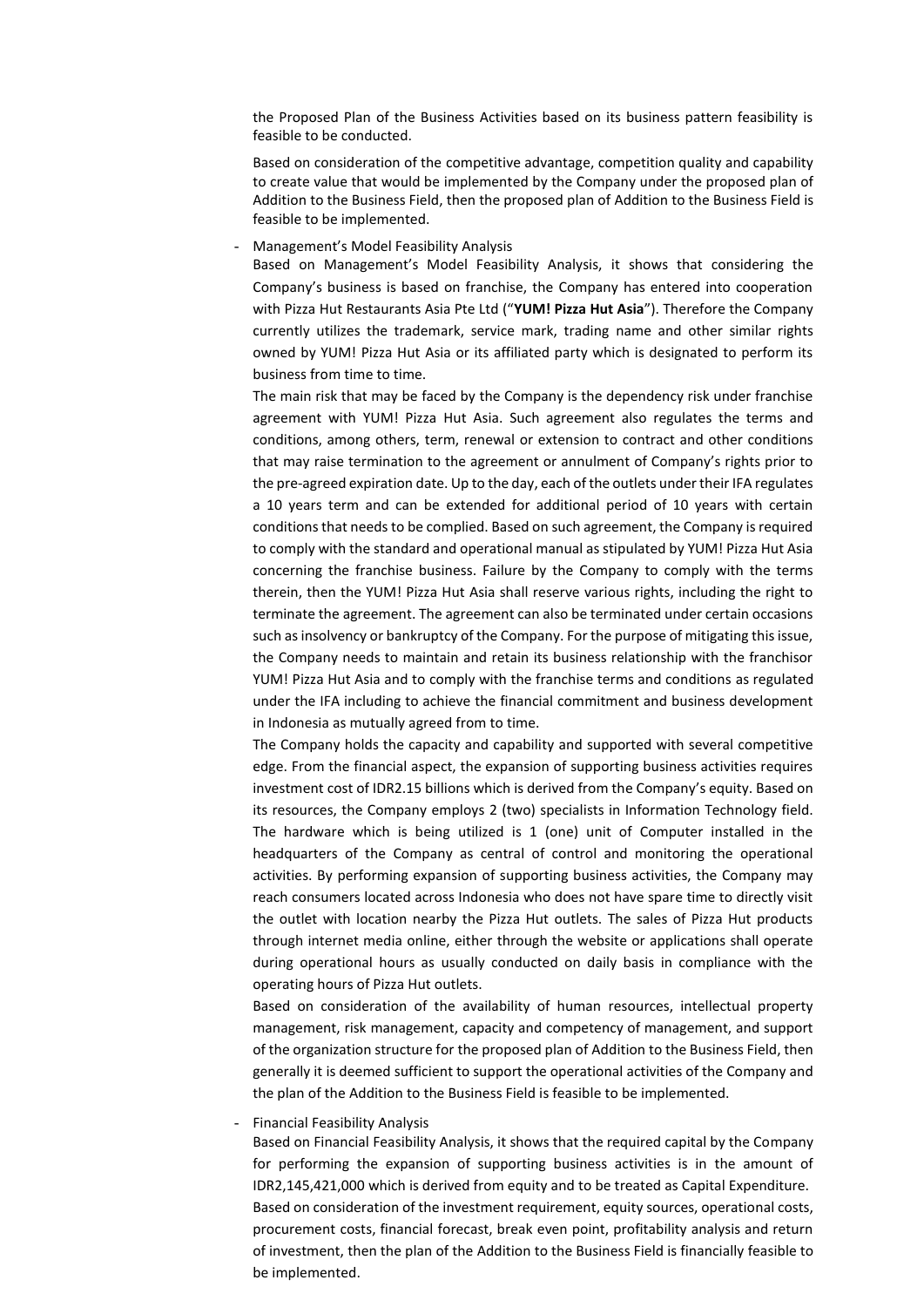Please find below the explanation concerning the method and approach which are being utilized concerning financial feasibility.

The approach utilized in analyzing the feasibility of addition to the business field of the Company concerning web portals and/or digital platforms with commercial purposes is income-based approach by applying the discounted cash flow method (hereinafter shall be referred to as the "**DCF**"), with reference to the, Net Present Value (NPV), Profitability Index (PI), and Payback Period (PP). For the purpose of determining the feasibility, the analysis results of feasibility parameters, are as follows:

- **Internal Rate of Return** *( IRR ) > Discount Rate ---> Feasible IRR* to be generated is at the rate of 25.01% which is above the discount rate value at the rate of 10.53%.
- **Net Present Value** *( NPV ) > 0 ---> Feasible* Generated NPV shows positive value in the amount of Rp.40,632,947,000.
- **Profitability Index** *( PI )* **>** *1 ---> Feasible* The PI obtained is in the amount of 1.59150 which means is greater than 1.
- **Payback Period** *( PP ) < from the Production Facility Economical Age* PP shall be retrieved within the period of 7 years and 5 months.

### • **Break Even Point (** *BEP* **)**

*BEP* during the forecasted period shall achieve the average revenues in the amount of Rp. 78,854,805,000 or 45.78% from the average revenues.

#### • **Return On Investment** *( ROI )*

*ROI* during the forecasted period shall achieve the average investment return rate of 18.83%.

Pursuant to the aforementioned parameters, the KJPP hereby opines that the Addition to the business field of web portals and/or digital platforms with commercial purposes is deemed to be feasible.

# f. Conclusion of Feasibility Study

With reference to aforementioned financial forecast analysis, and considering the assumptions to be achievable then the Proposed Business Plan of Web Portals and/or Digital Platforms With Commercial Purpose **shall provide positive contribution** and **feasible to be implemented**.

#### **AVAILABILITY OF EXPERTS IN RELATION TO THE WEB PORTLAS AND/OR DIGITAL PLATFORMS WITH COMMERCIAL PURPOSES III.**

The Company has been employing specific division in the field of information technology whose duties and responsibilities are to manage and to operate the information technology system for web portals and/or digital platforms. The division of information technology currently employs 2 (two) experts, with one of their salient function is to operate and to work the web portals and/or digital platforms with commercial purposes.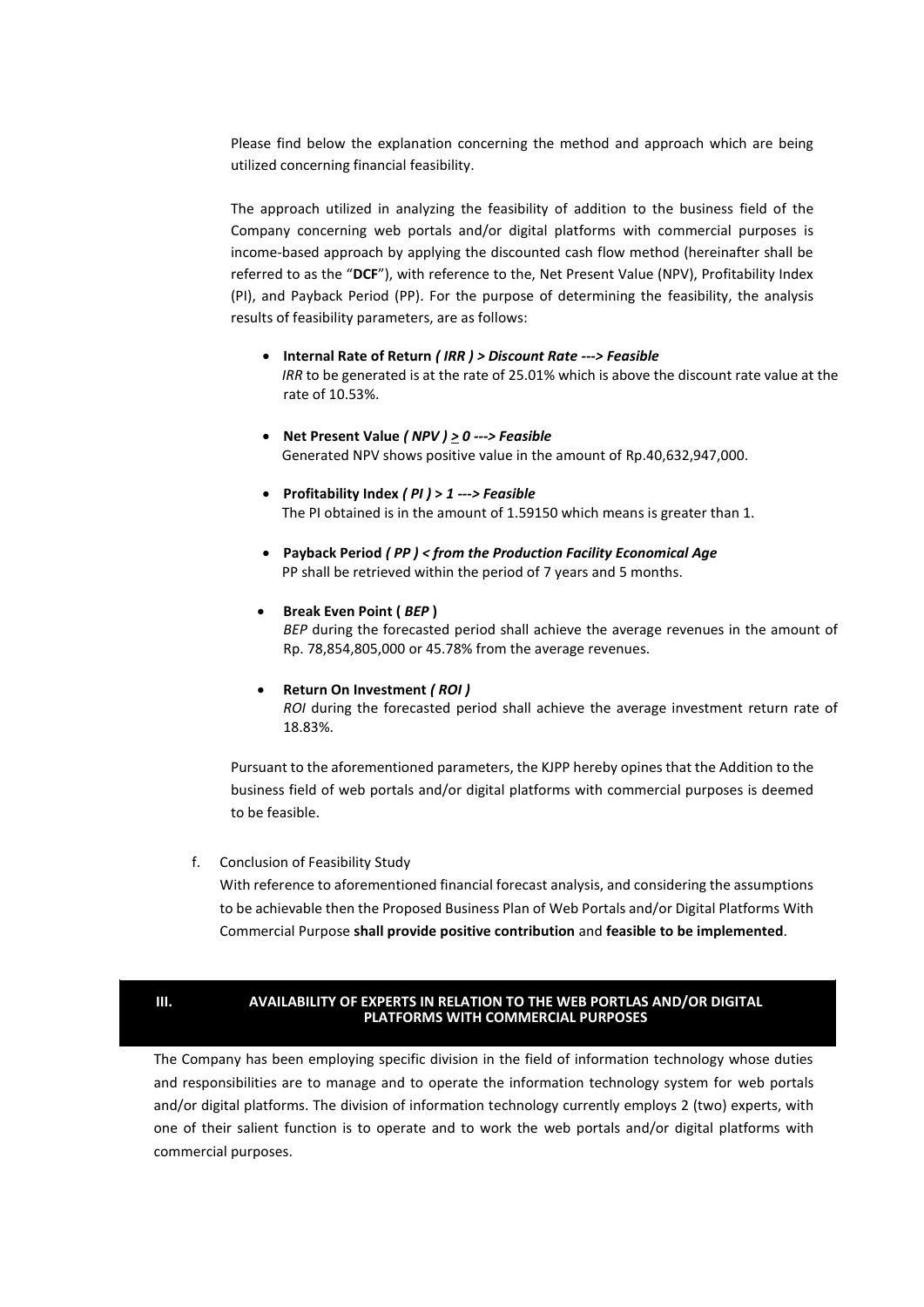#### **EXPLANATION, CONSIDERATION AND REASONING OF ADDITION TO THE BUSINESS FIELD**

**U**

In order to enhance the Company's performance in the future, the Company as an entity engaging in the business fields of restaurant, distribution and food processing industries, considers that there is a new business opportunity of online trading through the media. Such business activities have yet to be regulated as a category of the business field of the Company under its Articles of Associations. The Government has recently promulgated the provisions concerning electronic trading system under the Regulation of Ministry of Trade of the Republic of Indonesia No. 50 of 2020 concerning Provisions for Business License, Advertising, Guidance and Supervisory of Business Players in the Fields of Trading Through Electronic System dated 13 May 2020 (hereinafter shall be referred to as the "**Ministry Regulation**").

The Company has carefully calculated the business opportunity and services that could be performed on ongoing basis and the Company believes that the Company is capable to optimize the available opportunity, by giving added value to the shareholders. Therefore the Company is obligated to perform adjustment to its Articles of Associations as a form of compliance to the Ministry Regulation by inserting addition of business activities of online trading through media. The current electronic system which are currently being managed and operated by the Company consists of as follows:

- a. **Pizza Hut Restaurant** –website of <https://www.pizzahut.co.id/> and shall include any related applications at the Google Play Store and IOS App Store; and
- b. **Pizza Hut Delivery (PHD)** website of <https://www.phd.co.id/> and shall include any related applications at the Google Play Store and IOS App Store.

The underlying considerations by the Company for engaging in the business field of mobile restaurant and other food procurement activities are as follows:

- As a form of compliance and fulfillment to the terms and provisions regulated under the Regulation of Ministry of Trade of the Republic of Indonesia No. 50 of 2020 concerning Provisions for Business License, Advertising, Guidance and Supervisory of Business Players in the Fields of Trading Through Electronic System;
- As a form of adjustment to the business classification of 63122 as governed under the **2020 Indonesian Standard Industrial Classification** which is part of compliance obligation by the Company to the Regulation of the Government of the Republic of Indonesia No. 5 of 2021 concerning Implementation of Risk-Based Business Licenses;
- For adjusting the recent technology development whereby the consumer (buyer) for consuming its requirement for goods or services by using online ordering, compared to the past whereby the transactions was performed on conventional basis;
- As a form of efficiency in servicing because it does not require permanent location for providing foods and to perform efficiency within the context of reducing queue of ordering by consumer (buyer);
- To compete with other competitor who has performed similar trading activities by performing marketing and selling through online media for fulfilling its consumer's demands
- To approach the consumer (buyer) at locations which have been relatively beyond the reach of the existing Company's Outlets;
- For the consumer can saving time and cost by minimilizing their mobility from the location / home of the consumer to the location of Outlets selling foods.

**IV.**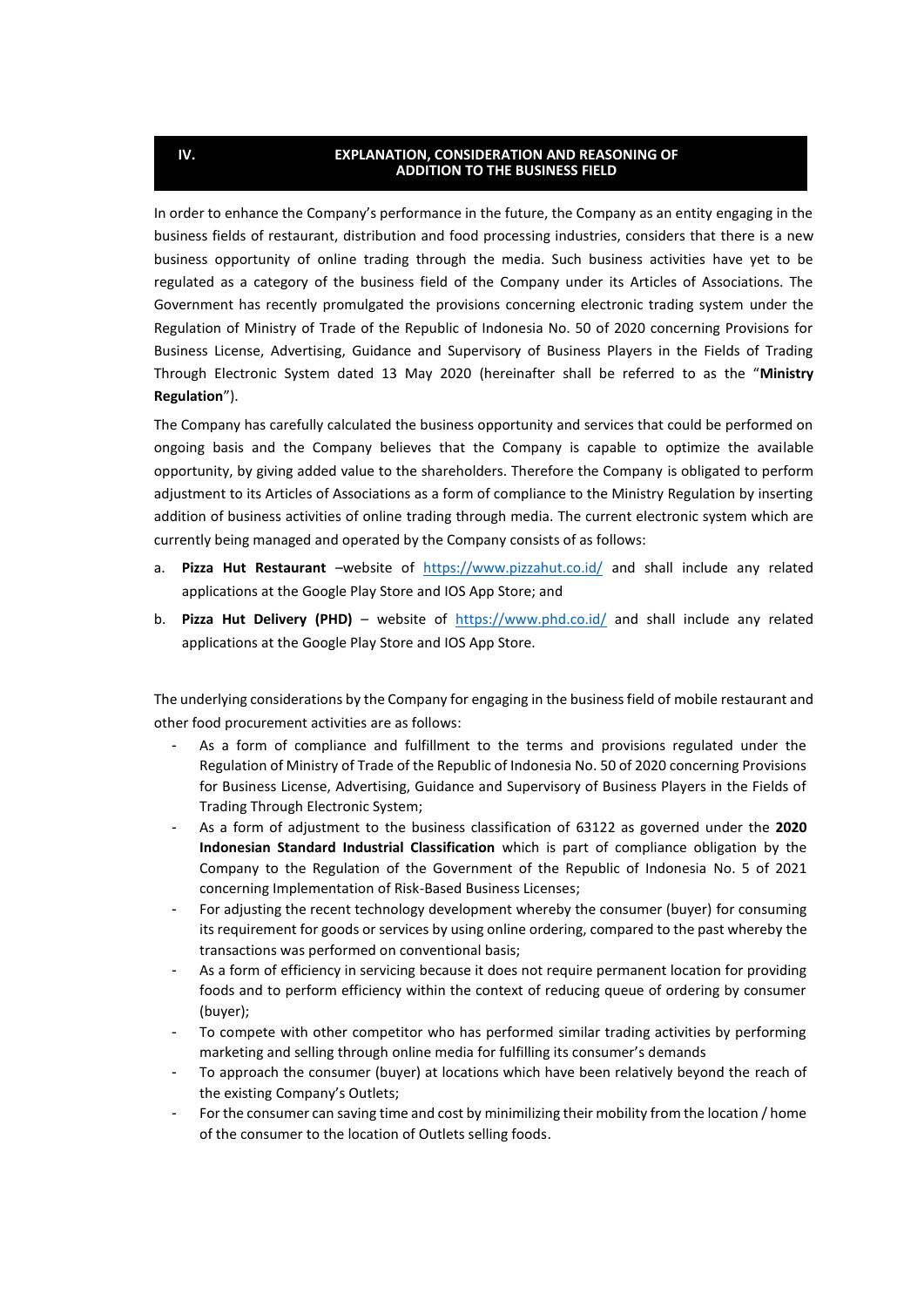# **V. FORECAST OF FINANCIAL RATIO OF THE WEB PORTALS AND/OR DIGITAL PLATFORMS WITH COMMERCIAL PURPOSES**

# **1. Stand Alone Financial Ratio of Online Trading**

| <b>Description</b>             | 2021  | 2022  | 2023  | 2024  | 2025  | 2026  |
|--------------------------------|-------|-------|-------|-------|-------|-------|
| Gross Profit Margin            | 9.54% | 9.91% | 9.93% | 9.94% | 9.95% | 9.95% |
| <b>Operating Profit Margin</b> | 5.54% | 5.91% | 5.93% | 5.94% | 5.95% | 5.95% |
| Net Profit Margin              | 4.32% | 4.73% | 4.74% | 4.75% | 4.76% | 4.76% |

# **2. Consolidated Financial Ratio**

| <b>Description</b>             | 2021   | 2022   | 2023   | 2024   | 2025   | 2026   |
|--------------------------------|--------|--------|--------|--------|--------|--------|
| Gross Profit Margin            | 65.09% | 65.17% | 64.05% | 63.36% | 63.03% | 65.08% |
| <b>Operating Profit Margin</b> | 37.42% | 37.62% | 37.87% | 38.11% | 38.36% | 38.61% |
| Net Profit Margin              | 28.47% | 29.54% | 29.98% | 30.23% | 30.43% | 30.64% |

Based on the aforementioned forecast of the financial ratio, with the implementation of Addition to the Bussiness Field, the forecasted revenue of the Company during the period of year 2022 until the year of 2026 shall receive the average rates of (a) 9.87% for Gross Profit Margin, (b) 5.87% for Operating Profit Margin and (c) 4.68% for Net Profit Margin which would be based from additional contribution pursuant to the performance of Web Portals and/or Digital Platforms with Commercial Purposes business activities. Therefore, it can be assumed that the Company shall have the capability to generate better value of profit.

# **VI. EXTRAORDINARY GENERAL MEETING OF SHAREHOLDERS**

In order to obtain approval from GMS concerning the Proposed Plan of Addition to the Business Field, the Company shall perform Extraordinary General Meeting of Shareholders on Thursday dated 13 January 2022 at the Graha Mustika Ratu – 12th Floor, Jl. Jend. Gatot Subroto Kav. 74-75, Pancoran, Jakarta Selatan 12870, Indonesia.

Details of Agendas to be presented and resolved under the GMS are as follows:

- a. Approval on changes to the management structure of the Company; and
- b. Approval on proposed plan of alteration to the Company's business activities in compliance with the 2020 Indonesian Standard Industrial Classification in the form of addition of new business activity of Web Portals and/or Digital Platforms with Commercial Purposes;

Considering the Addition to the Business Field shall amend the provision of Article 3 of the Articles of Associations of the Company concerning Objectives and Purposes and Business Fields, then the quorum requirement for the attendance and voting under the GMS shall be as follows:

- a. The GMS can be performed if the GMS is attended by shareholders or their proxy representing at least 2/3 (two thirds) of total shares with legal voting rights from the cumulative of the Company's issued and paid-up capital.
- b. The resolution to be adopted under the GMS as set forth under point (a) above shall be valid if it is being ratified by more than 2/3 (two thirds) of total voting shares represented in the GMS.
- c. In the event that quorum as referred to in point (a) could not be achieved, a second GMS may be convened with stipulation that such second GMS shall be valid and have the right to adopt resolution if attended by shareholders representing at least 3/5 (three fifths) of total shares with legal voting rights and the resolution of such second GMS shall be valid if approved by more than 1/2 (half) of total voting shares represented in the GMS.